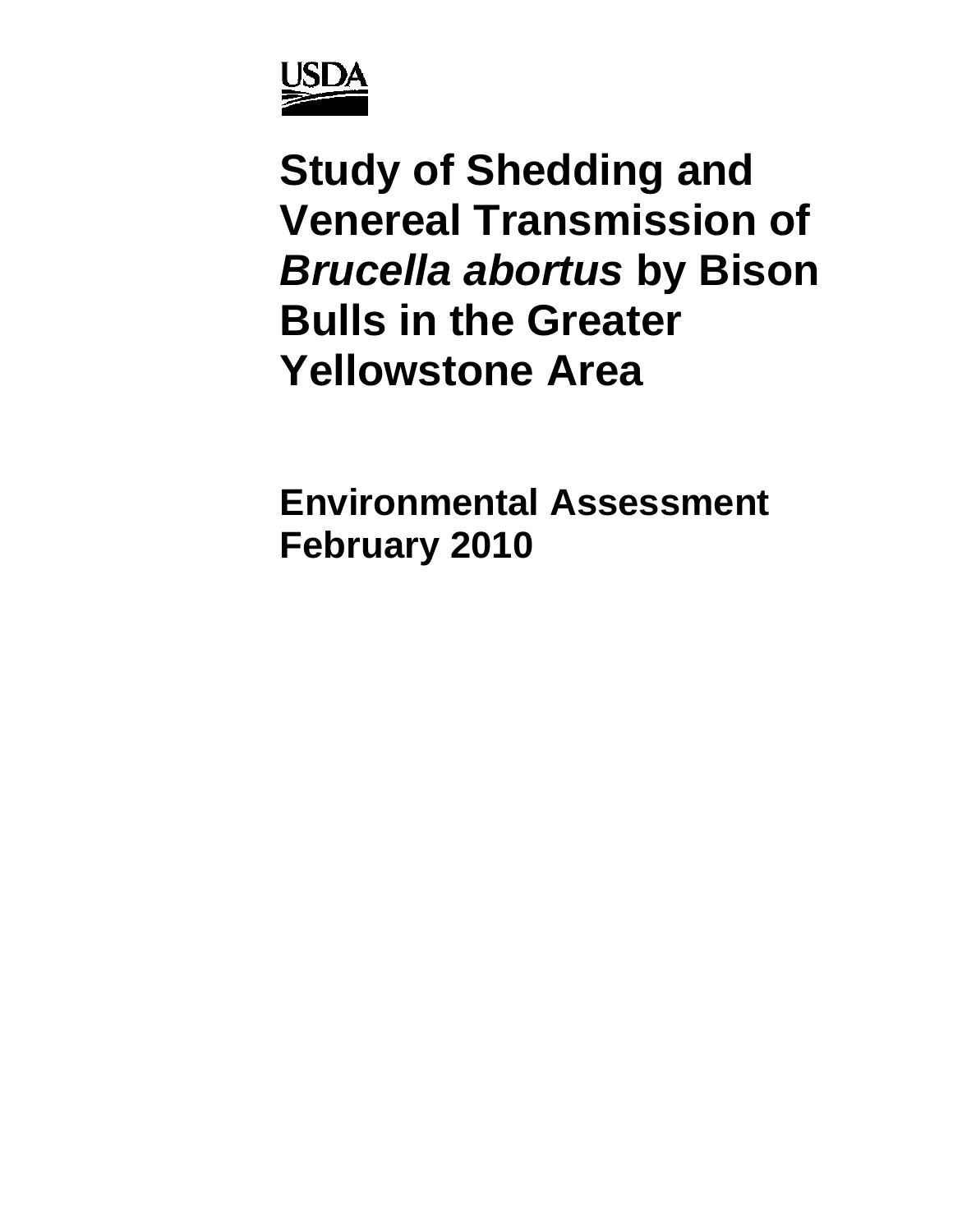**Study of Shedding and Venereal Transmission of**  *Brucella abortus* **by Bison Bulls in the Greater Yellowstone Area** 

# **Environmental Assessment February 2010**

#### **Agency Contact:**

Dr. Brian McCluskey Director – Western Region Veterinary Services Animal and Plant Health Inspection Service U.S. Department of Agriculture 2150 Centre Avenue, Bldg B, Mailstop 3E13 Fort Collins, CO 80526-8117

The U.S. Department of Agriculture (USDA) prohibits discrimination in all its programs and activities on the basis of race, color, national origin, sex, religion, age, disability, political beliefs, sexual orientation, or marital or family status. (Not all prohibited bases apply to all programs.) Persons with disabilities who require alternative means for communication of program information (Braille, large print, audiotape, etc.) should contact USDA'S TARGET Center at (202) 720–2600 (voice and TDD).

\_\_\_\_\_\_\_\_\_\_\_\_\_\_\_\_\_\_\_\_\_\_\_\_\_\_\_\_\_\_\_\_\_\_\_\_\_\_\_\_\_\_\_\_\_\_\_\_\_\_\_\_\_\_\_\_\_\_

To file a complaint of discrimination, write USDA, Director, Office of Civil Rights, Room 326–W, Whitten Building, 1400 Independence Avenue, SW, Washington, DC 20250–9410 or call (202) 720–5964 (voice and TDD). USDA is an equal opportunity provider and employer.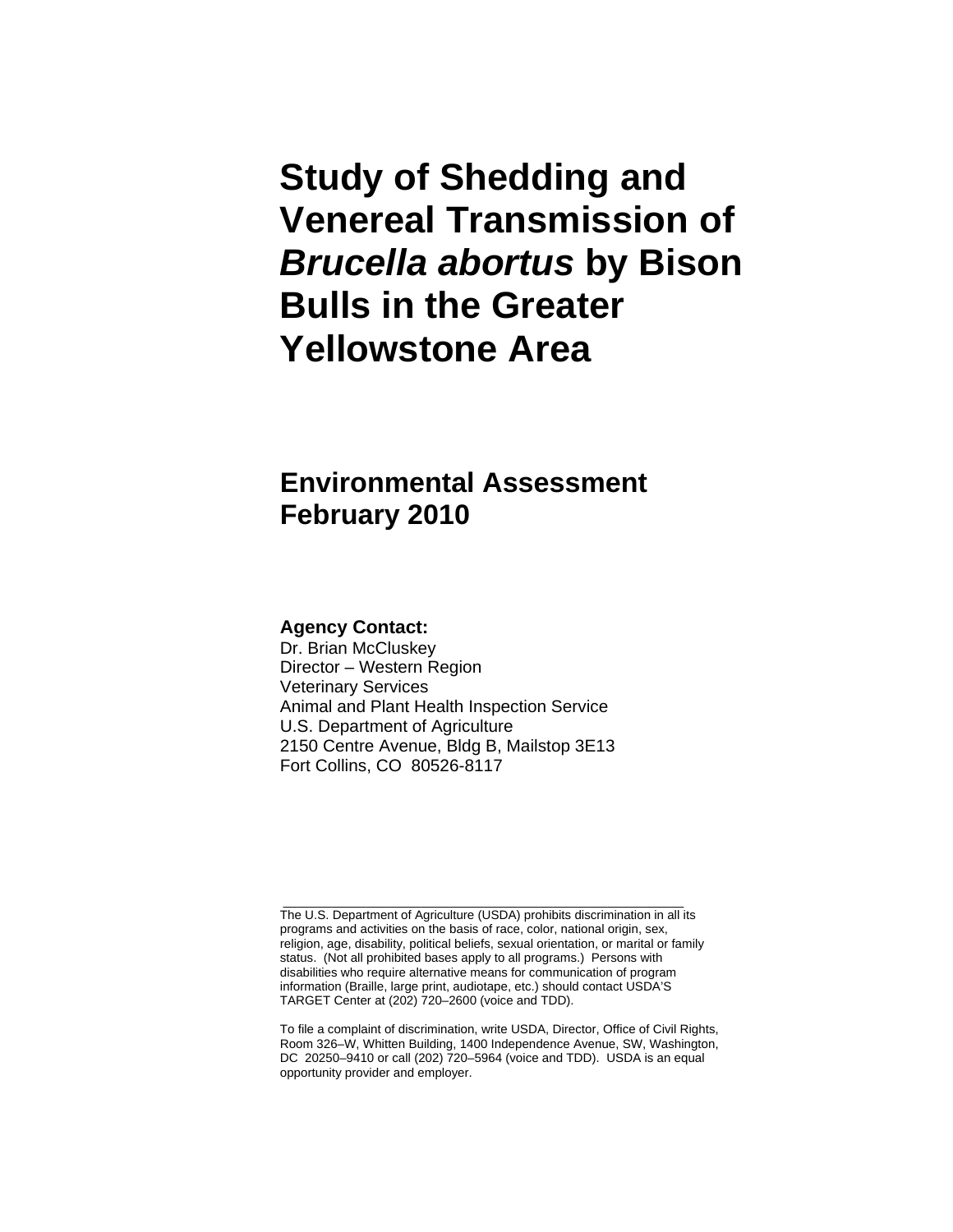# **Table of Contents**

| B. Purpose of and Need for the Proposed Action  3                                                                                             |  |
|-----------------------------------------------------------------------------------------------------------------------------------------------|--|
| C. Other Possible Alternatives to Proposed Action  7<br>D. Other Alternatives Considered but Dismissed from                                   |  |
| 3. Vegetation and Physical Environment 11                                                                                                     |  |
| IV. Other Environmental Review Requirements 13<br>A. Endangered or Threatened Species  13<br>B. Bald Eagle and Golden Eagle Protection Act 14 |  |
|                                                                                                                                               |  |
|                                                                                                                                               |  |
|                                                                                                                                               |  |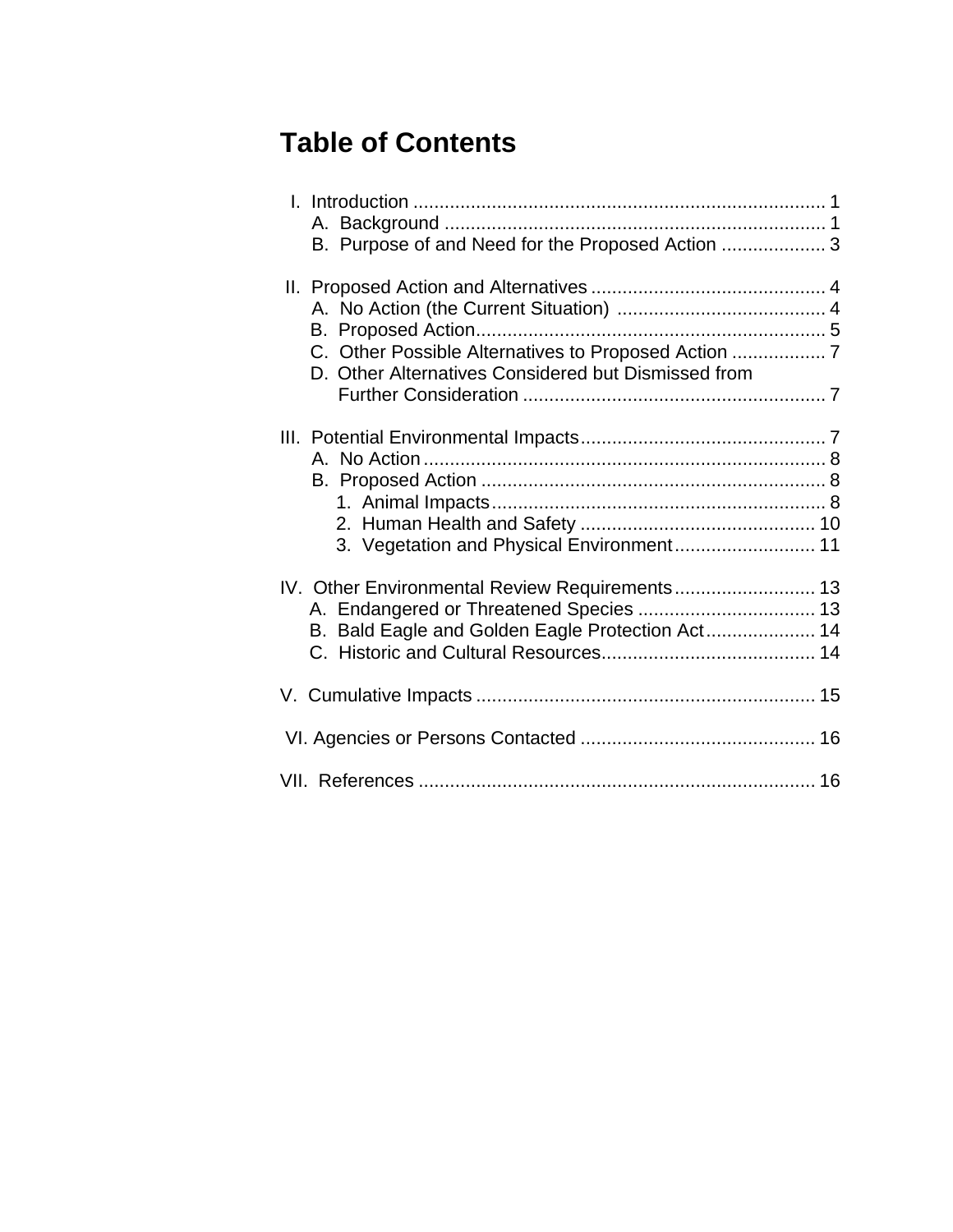# **I. Introduction**

## **A. Background**

The wild, free-ranging bison in Yellowstone National Park (YNP) are an essential part of the biological, ecological, cultural, and aesthetic aspects of the Park. Yellowstone bison are chronically infected with *Brucella abortus*, the causative agent of bovine brucellosis. Studies estimate that between 40% to 60% of the YNP bison have serological evidence of brucellosis, indicating exposure to the disease (Meyer and Meagher, 1995; Cheville et al., 1998). Greater than 40% of the serological positive bison are culture-positive for *B. abortus*, indicating infection with the disease. Bison roam free in the YNP and often migrate outside the Park onto National Forest public lands and private lands in Montana during the winter months. There is concern that brucellosis-infected bison from the YNP may be a potential source for the spread of this disease to cattle maintained on these lands outside of the Park.

The Interagency Bison Management Plan (IBMP), signed in 2000, is designed to coordinate bison management activities among five State and Federal partners<sup>[1](#page-3-0)</sup>. Under the IBMP, these five Federal and State agencies work cooperatively within an adaptive management framework to conserve the YNP wild, free-ranging bison population, while concurrently reducing the potential risk of transmission of brucellosis between wildlife and cattle populations. Investigating and mitigating potential modes of disease transmission by brucellosis-infected YNP bison that migrate outside the Park is an important component of IBMP activities. Developing and incorporating effective short- and long-term adaptive management strategies are essential to the success of the IBMP's goals of bison management and reduction of the risk of brucellosis transmission.

The United States Department of Agriculture's (USDA) Animal and Plant Health Inspection Service (APHIS) established a national brucellosis program to safeguard the health of domestic livestock, maintain the economic viability of the U.S. cattle industry in national and international trade, protect public health, and ensure food safety. The goal of the program is to eradicate brucellosis from the United States. Through cooperative Federal-State-industry efforts, the United States has made significant progress since the program's inception in 1934. As of July 2009, all 50 States achieved Class-Free State status (e.g., disease-free status) in cattle. However, unique challenges impede final eradication. APHIS Veterinary Services (VS) recently developed a concept paper

<span id="page-3-0"></span> $\overline{a}$ <sup>1</sup> USDOI National Park Service; USDA Animal and Plant Health Inspection Service; USDA Forest Service [USFS]; Montana Department of Livestock; and Montana Fish, Wildlife and Parks.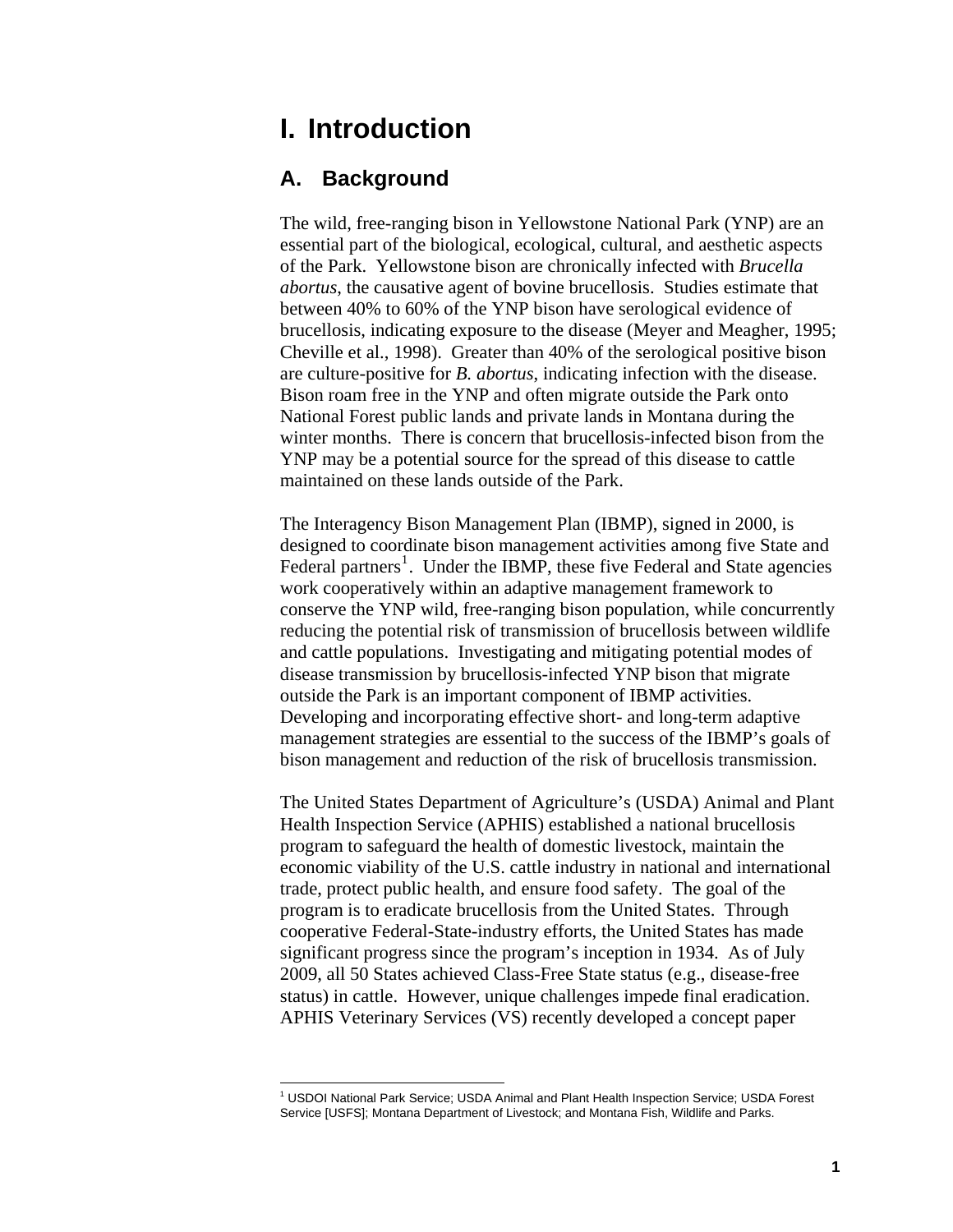(74 Federal Register 51115-51116, October 5, 2009), describing a plan for the program that focuses on using a more adaptable science-based approach that is both effective and timely and that addresses the unique challenges. One component of the plan that addresses the unique challenge posed by the presence of brucellosis in wildlife is to enhance efforts to mitigate disease transmission between wildlife and livestock.

APHIS VS has partnered with wildlife agencies and other entities to develop risk mitigation strategies to prevent the further spread of brucellosis and to enhance efforts to eliminate *B. abortus* in the United States. The IBMP partners work together, as outlined in the IBMP memorandum of understanding, to mitigate the risk of disease transmission by brucellosis-infected bison in the Greater Yellowstone Area (GYA). Continued collaborations are needed to develop effective strategies to determine the location and range of brucellosis-affected wildlife, reduce the prevalence of disease in wildlife, and mitigate the potential risks of disease transmission between wildlife and cattle. Potential strategies include partnering with State and Federal wildlife agencies to conduct wildlife surveillance in areas with brucellosis-affected livestock, supporting research to find tools (e.g., vaccination and contraceptives) and strategies (e.g., adaptive management) to reduce the prevalence of brucellosis in wildlife, and instituting those strategies as appropriate.

USDA's APHIS VS is interested in investigating the potential of venereal exposure as a mode of transmission of brucellosis by YNP bison bulls. It is known that bison bulls shed *Brucella* in their semen (Robison et al., 1998; Olsen et al., 1999). However, the potential for transmission of brucellosis via the venereal route is not known. We do know that brucellosis can be transmitted by direct contact with infected animals or within an environment that has been contaminated with discharges from infected animals. In infected animals, seminal fluids, aborted fetuses, placental membranes or fluids and other vaginal discharges from postcalving or abortion events may be contaminated with infectious *Brucella* organisms.

Determining the potential for venereal transmission of brucellosis by YNP bison bulls would assist in developing effective adaptive management strategies that could be included in IBMP operating procedures. Under the current IBMP adaptive management strategy, allowing bison bulls access to public lands in Montana year-round is desired and will be evaluated as part of the expansion of bison habitat. This expansion of habitat would put bison bulls in closer proximity and potentially increase the opportunity for commingling with cattle grazing in the area. Understanding the potential for shedding of *B. abortus* in the semen of bison bulls is vital to assessing the appropriateness of this adaptive management strategy. The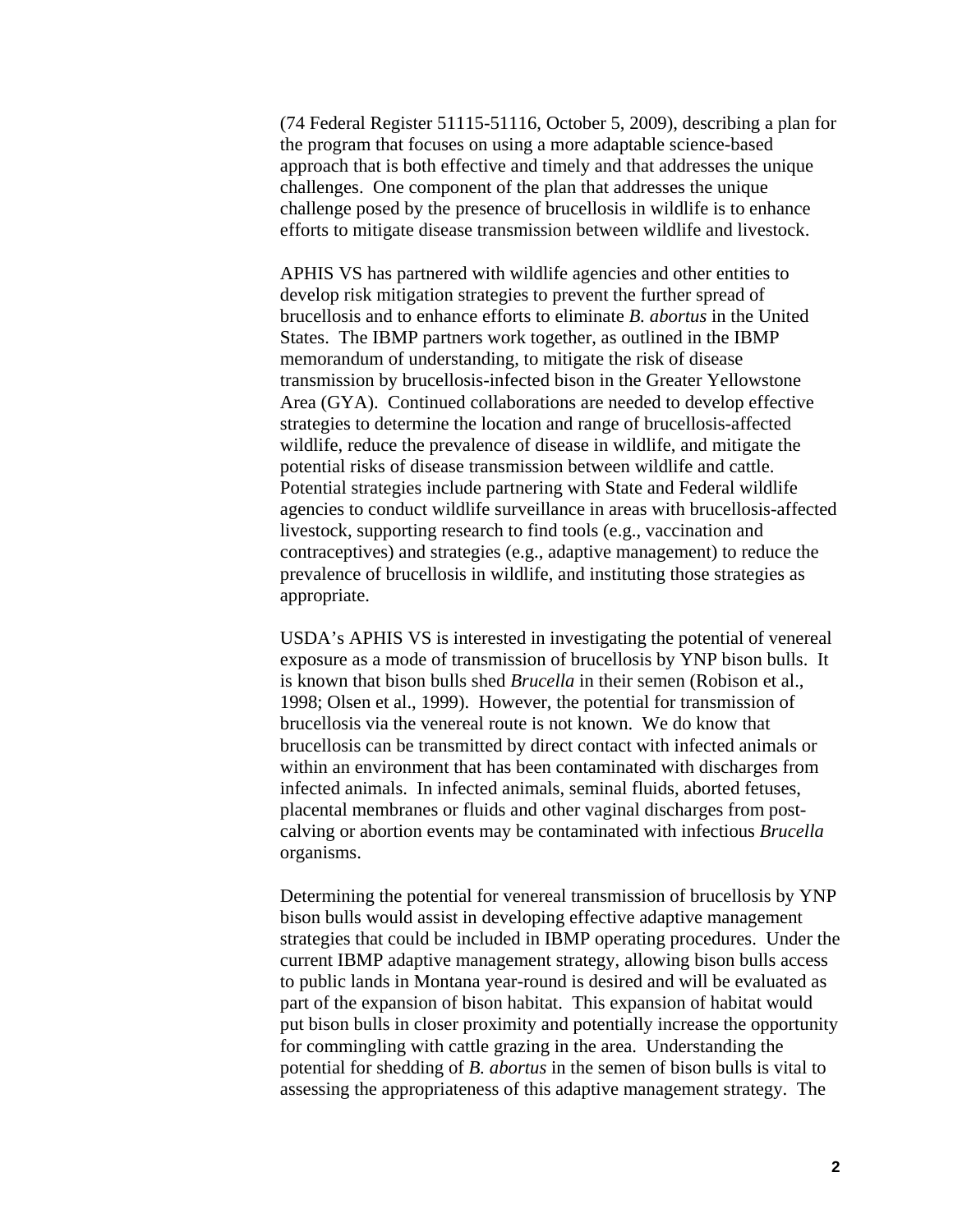proposed action, a proposed two-phase study described in more detail in the Proposed Action section (II.B.), would consist of temporarily immobilizing mature bison bulls in limited areas outside of the YNP and collecting their semen and blood samples for testing. People other than those involved in this proposed study would not likely be present, and environmental impacts would be avoided or minimized.

According to the APHIS' National Environmental Policy Act (NEPA) implementing procedures (7 CFR part 372), this proposed action is classified as one for which an environmental assessment (EA) is appropriate because it is part of the "Development of program plans that seek to adopt strategies, methods, and techniques as the means of dealing with particular animal and plant health risks that may arise in the future," is part of the "Implementation of program plans at the site-specific, action level," and is "Research or testing that will be conducted outside of a laboratory or other containment area." [7 CFR  $\S$  372.5(b)(1)(i), (ii) and (5)(i)]. Recognizing the substantial interest regarding brucellosis in bison in the YNP and bison management activities in the GYA, APHIS has prepared this EA.

### **B. Purpose of and Need for the Proposed Action**

The purpose of the proposed action is to conduct a two-phase study to evaluate the potential shedding of *Brucella abortus* in the semen of bison bulls from the YNP and to assess the potential for venereal transmission of brucellosis by infected bison bulls. The overall goal of the proposed twophase study is twofold: 1) to ascertain data and information essential to scientific and epidemiologically sound decision-making regarding bison management activities and adaptive management strategies such as habitat access, and 2) to facilitate the understanding of the potential role of brucellosis-infected bison bulls in venereal transmission of brucellosis. Evaluation of these issues would further efforts to improve the health of the wild, free-ranging bison population in the GYA and enhance the quality of the environment in the GYA. Data and information garnered from this proposed study would be useful for efforts to reduce the potential risk of brucellosis transmission between bison and cattle while conserving the free-ranging nature of the YNP bison population.

The need for Phase 1 of the proposed study is to collect samples to evaluate the semen from mature Yellowstone bison bulls for shedding of *B. abortus,* in order to determine if infective doses of *B. abortus* are shed in the semen, and to determine if semen quality is affected by *B. abortus* infection. This information is needed to determine and implement appropriate strategies and adaptive management practices such as habitat expansion while assuring mitigation of the risk of disease transmission to cattle grazing in the area. In addition, activities conducted in Phase 1 of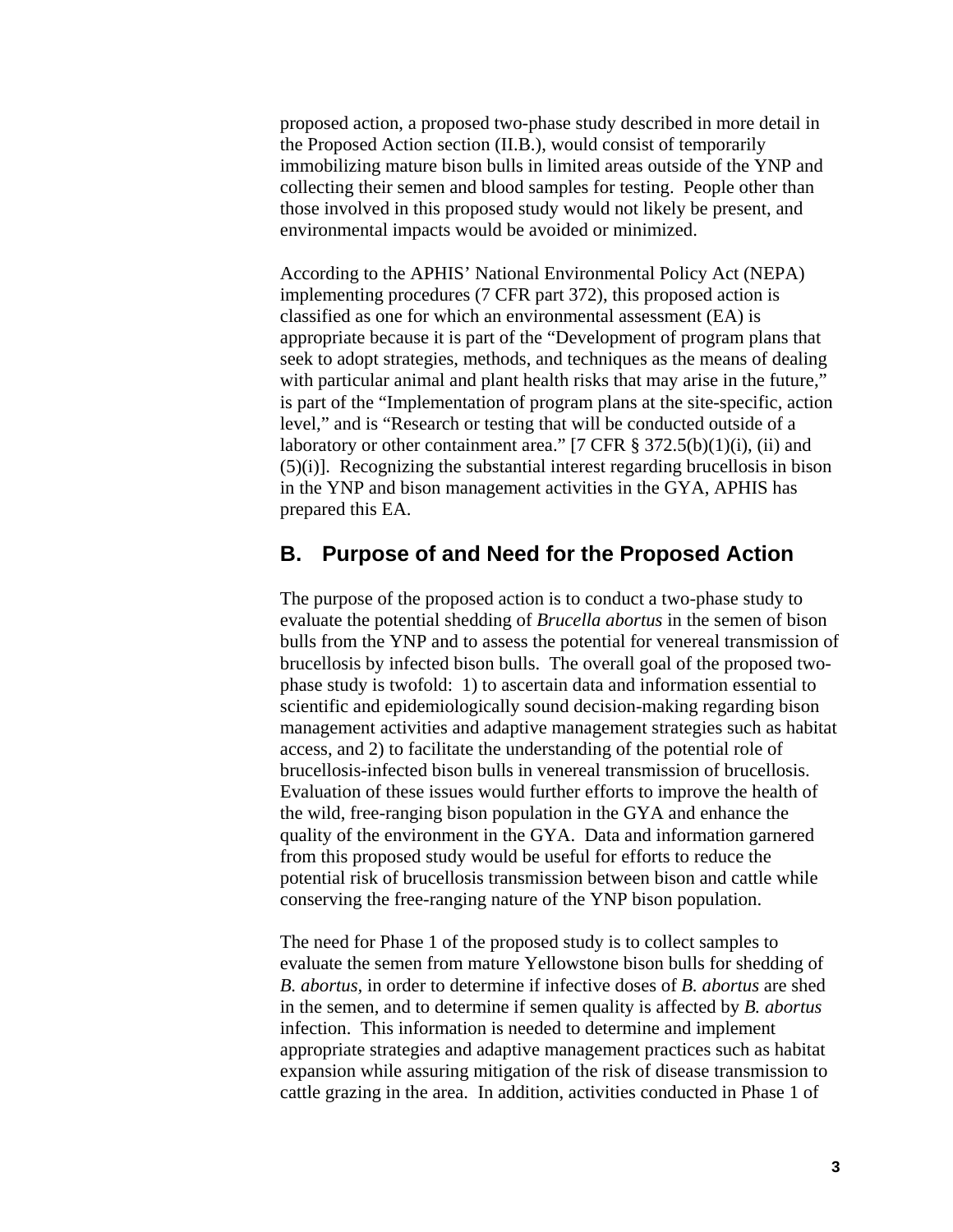the proposed study would provide for validation of the sample collection and evaluation procedures as the same collection and evaluation procedures would be used in Phase 2 of the proposed study.

The need for Phase 2 of the proposed study is to assess the role of bison bulls in venereal transmission of brucellosis. This assessment is needed to provide information essential to developing appropriate and effective disease management and elimination strategies. Proposals to eliminate brucellosis from Yellowstone bison using nonlethal strategies currently focus on ways of eliminating the shedding of the disease organism by bison cows at calving (Miller, et al., 2004). If venereal transmission by bison bulls contributes to the spread of brucellosis within the YNP bison population and possibly to cattle outside the YNP, further development and implementation of mitigation strategies that include bison bulls may be warranted. Information garnered from this proposed study would be valuable to YNP's bison vaccination strategy. Conversely, if venereal transmission by bison bulls does not contribute to the spread of brucellosis, then resources and activities focused on limiting bison bull activities might not be warranted or could be modified to maximize risk mitigation activities.

Overall, this proposed study would provide information regarding the shedding of *Brucella* by mature bison bulls and allow for the assessment of the potential risk of disease transmission between bison bulls and cattle in the same proximity. The proposed study would help determine the level of shedding of *Brucella* during the non-rut season (Phase 1 of the proposed study) as compared to the rut season (Phase 2 of the proposed study). Data would be garnered on the prevalence of shedding of *Brucella* by mature bison bulls from the YNP. In addition, the proposed study would more specifically evaluate levels of shedding of *Brucella* and the subsequent impact on semen quality, viability, and infectivity. This information would be useful for assessing the brucellosis status of the YNP bison breeding population. Mitigating transmission of brucellosis within the YNP bison population would further the long-term goal of conserving a wild, disease-free, bison population which in turn would restore and enhance the quality of the environment.

## **II. Proposed Action and Alternatives**

## **A. No Action (the Current Situation)**

The No Action alternative would result in no proposed study. The purpose of the proposed study is to better understand the potential risk for disease transmission by brucellosis-infected bison bulls from the YNP and assess the potential impact of this risk on adaptive management strategies.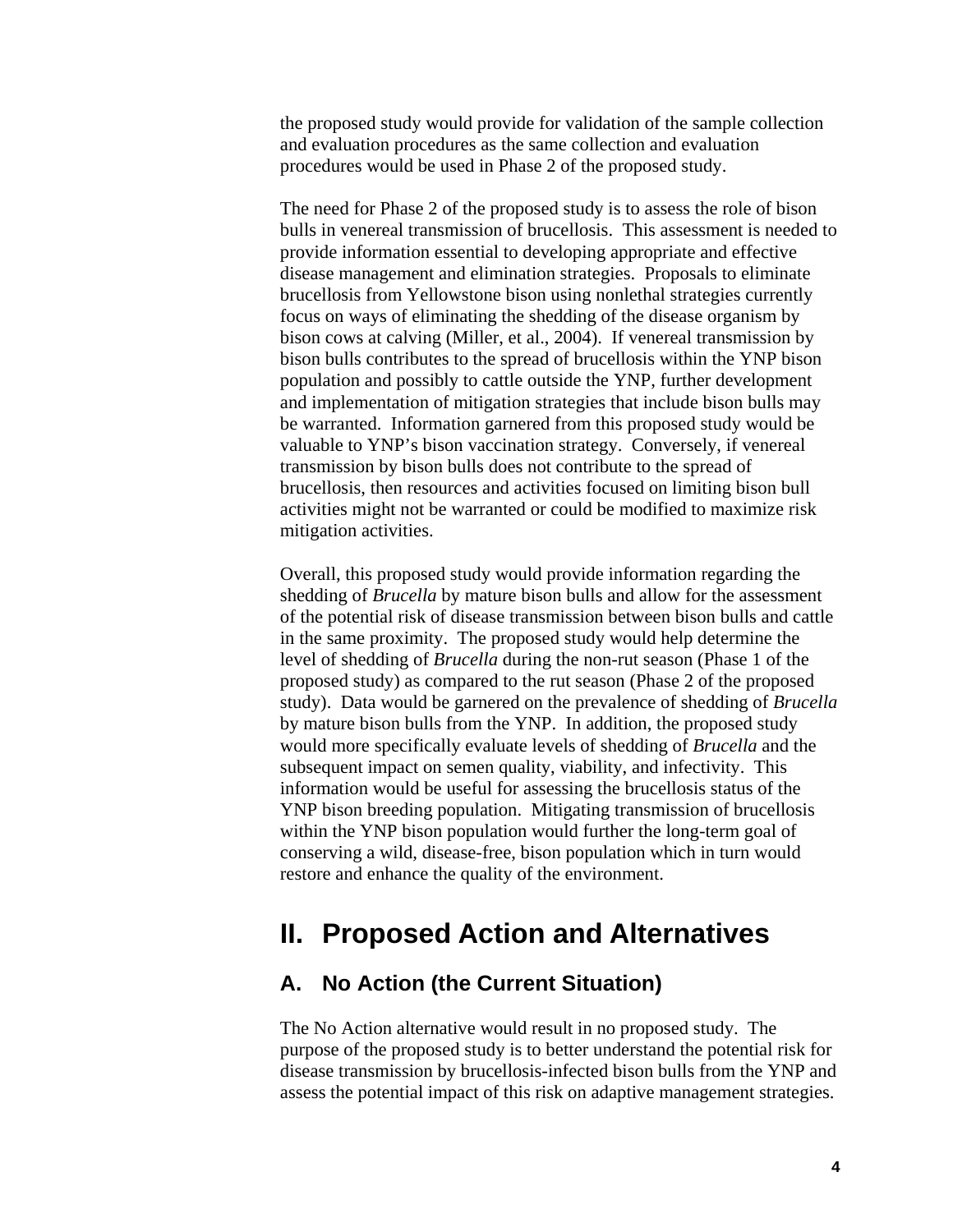Without this proposed study, managers would continue to follow the current "no tolerance" strategy of bison bulls outside the Park during designated times of the year. The "no tolerance" strategy is predicated on the assumption that brucellosis-infected bison bulls pose a risk of disease transmission. Without this proposed study, information to quantify and assess this potential risk of disease transmission would not be collected. Data and information to assess the potential for venereal transmission of disease by brucellosis-infected bison bulls would not be ascertained as well.

### **B. Proposed Action**

 $\overline{a}$ 

.

The proposed action is a two-phase study designed to address shedding of *B. abortus* in the semen of bison bulls that have migrated out of the YNP in the winter and spring and to investigate the potential for venereal transmission of disease by brucellosis-infected bison bulls in the GYA. Each phase of the proposed study would be conducted under the appropriate permits for the study locations.

Phase 1 of the proposed study would be conducted under a Montana Fish, Wildlife and Parks (MFWP) *Research and Technical Services Animal Care and Use Committee* permit with MFWP assistance. MFWP has the jurisdiction to capture wildlife on the Forest Service (USFS) lands in Montana where Phase 1 of the proposed study would be conducted. Phase 1 would be conducted on USFS public lands in the IBMP Zone 2 area on the west side of the YNP, where IBMP bison management activities routinely occur each spring, and in the Eagle Creek/Bear Creek Special Management Area on the north side of the YNP, where bison are allowed year-round<sup>[2](#page-7-0)</sup>. Phase 1 would occur in April/May 2010 when bison bulls are normally present in the IBMP Zone 2 areas. Field activities to accomplish Phase 1 of the proposed study would be conducted daily as bison bulls become available in the proposed study areas during the months of April and May until hazing of bison begins on or about May 15, 2010. The IBMP Zone 2 field locations used in Phase 1 of the proposed study would be accessed in accordance with Gallatin National Forest Service travel plans. If migration of bison bulls out of the YNP in April/May 2010 to either location is limited in number, it may be necessary to conduct the proposed Phase 1 study activities again in 2011, perhaps as early as February 15, in order to collect the statistically determined number of samples needed.

The location for Phase 2 of the proposed study has yet to be determined. Details of Phase 2 of the proposed study would be finalized based on the successful completion of Phase 1 of the proposed study. Given that the

<span id="page-7-0"></span> $^2$  For maps of these areas, see<http://ibmp.info/Library/2%20-%20State%20ROD3%20-%20Maps.pdf>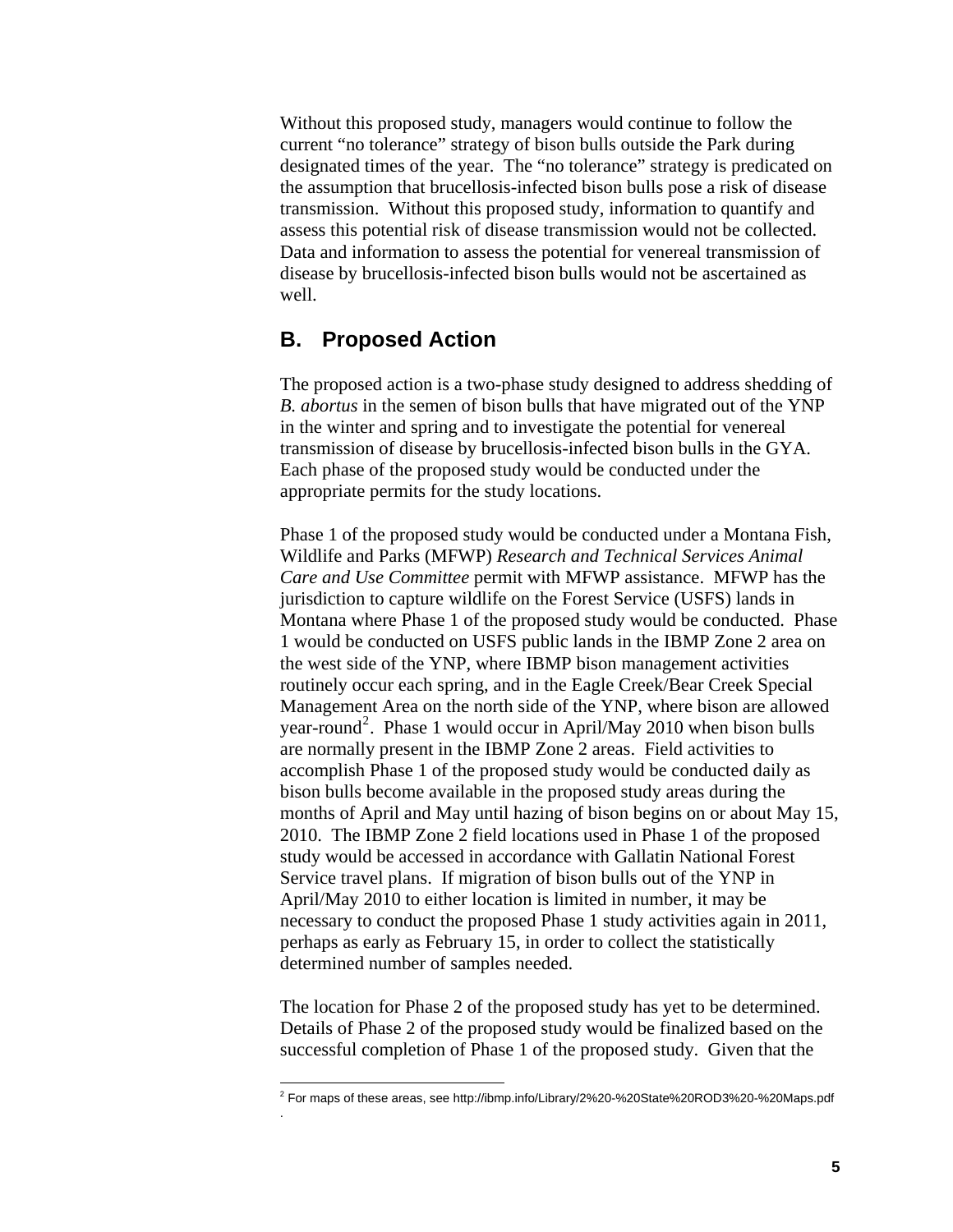goal of Phase 2 of the proposed study is to assess the potential for venereal transmission of disease by brucellosis-infected bison bulls, Phase 2 of the proposed study would be conducted during or as close as possible to the rut season in September/October 2012. Once a location is determined for Phase 2 of the proposed study, this EA would be supplemented to reflect a NEPA review of applicable issues.

A statistical analysis determined that samples from 50 individual bison bulls would be needed for each Phase of the proposed study. This analysis is based on the assumption that the population of bison bulls in the YNP is approximately 1,500 and that 20% of the seropositive bison bulls in the YNP would be shedding *B. abortus* in their semen. This sample size assures a 99% confidence of finding at least one bull shedding *B. abortus*  and provides for adequate evaluation of semen quality.

The proposed study would include the following activities:

- Temporarily immobilizing the bison bulls,
- Collecting blood and semen samples from them, and
- Testing and evaluating those blood and semen samples.

Capture and temporary immobilization of the bison bulls would be accomplished using established safe chemical immobilization and recovery techniques for bison to ensure the health and safety of the bison and study personnel. Veterinary oversight for animal care and handling, immobilization, and sample collection would be provided during the proposed study activities. Wildlife biologists trained and experienced in the capture and handling of bison would also be participating in the proposed study activities. Chemical immobilization would be administered via darting from the ground by qualified individuals. It is expected that the bison would be chemically immobilized and restrained for no more than 20 minutes and would be appropriately monitored throughout this time. After the study samples are collected and the identification tags applied, the chemical immobilization would be reversed and the bison would be observed to assure a full recovery.

Collection of blood and semen samples and application of identification tags would be performed by the veterinarians and wildlife biologists. Blood samples would be collected using safe venipuncture techniques, and semen samples would be obtained using established standard bull semen collection techniques. Each bison bull would be fitted with an eartag and marked with a non-permanent visual marker. The eartag would identify the animal as having received a controlled substance and would provide a phone number to call should the animal be harvested during a native hunt or the Montana bison hunting season. The same techniques for sample collection would be used in both Phases of the proposed study.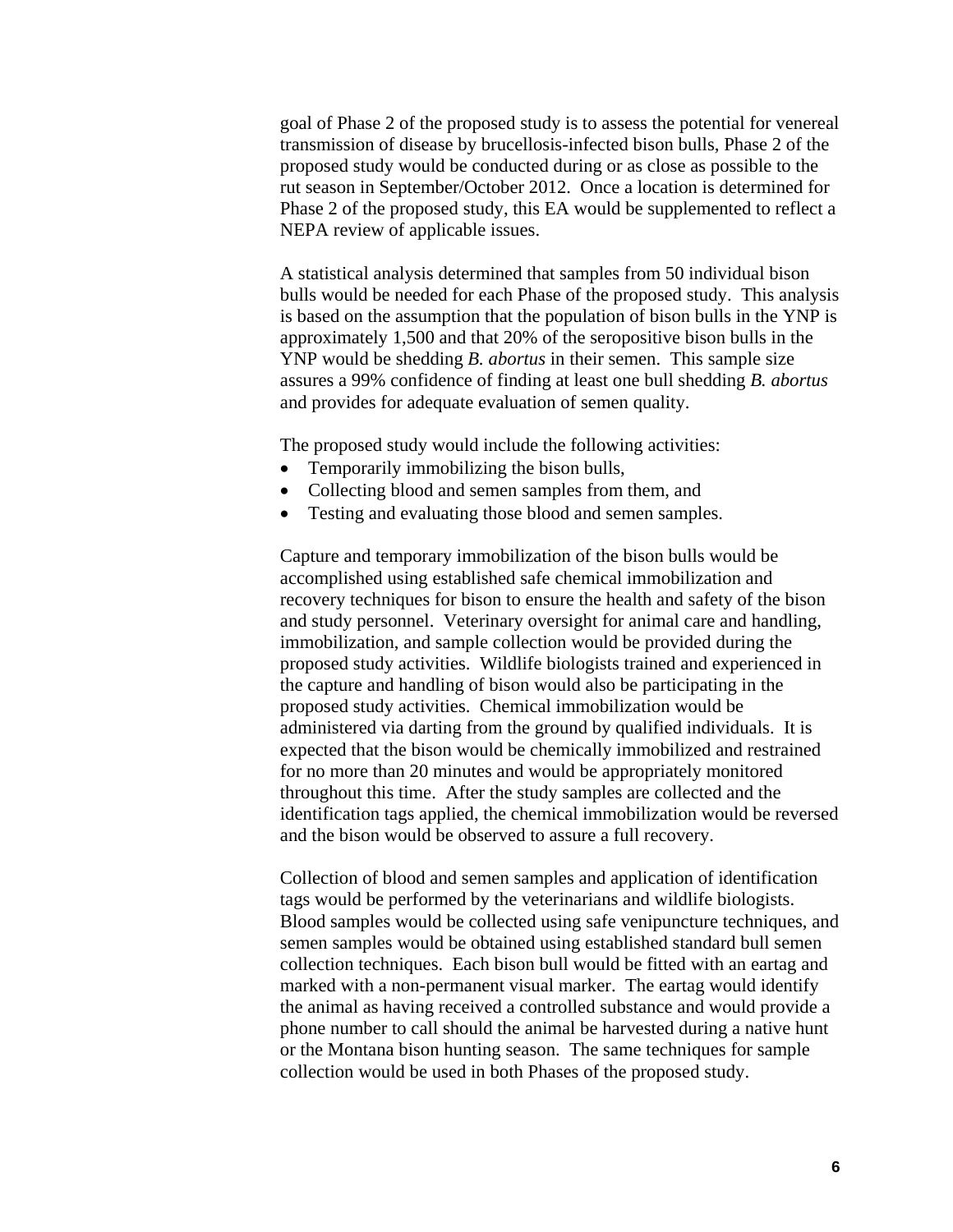Testing and evaluation of the blood samples collected from the bison bulls in this proposed study would be performed in the laboratory. The semen samples collected from the bison bulls in this proposed study would be evaluated in the field for semen quality and sent to the laboratory for additional testing.

## **C. Other Possible Alternatives to Proposed Action**

APHIS is exploring and considering potential feasible locations for Phase 2 of the proposed study. APHIS is open to partnering with appropriate land and wildlife management agencies to conduct Phase 2 of the proposed study; however, no agreements are in place at this time.

## **D. Other Alternatives Considered but Dismissed from Further Consideration**

APHIS VS considered the alternative of conducting Phase 1 of the proposed study in conjunction with other bison management activities. One such activity might be if and when bison bulls are captured during IBMP activities related to testing and shipping to slaughter. However, capturing, testing, and shipping bison to slaughter varies from year to year. The numbers of bison bulls available during the aforementioned bison management activities could be limited and might not provide for the statistically determined number of samples needed for the proposed study. In addition, bison bulls of the age group needed for this proposed study are not easily handled in the trapping facilities and pose a greater safety risk both to proposed study personnel and to the bison bulls themselves. Capture activities occur at a time of year when the bison bulls are further from their rut, thus precluding their use in Phase 2 of the proposed study. Therefore, this alternative has been dismissed from further consideration.

APHIS VS also considered the alternative to conduct Phase 1 of the proposed study during other times of the year. This alternative was dismissed from further consideration because bison bulls are not tolerated outside the YNP during other times of the year.

## **III. Potential Environmental Impacts**

The NEPA implementing regulations provide criteria that Federal agencies should evaluate, if applicable, in environmental documents for proposed actions. This section of the EA addresses the applicable criteria related to potential impacts from the No Action alternative and from the proposed action. NEPA criteria that are applicable for consideration in this section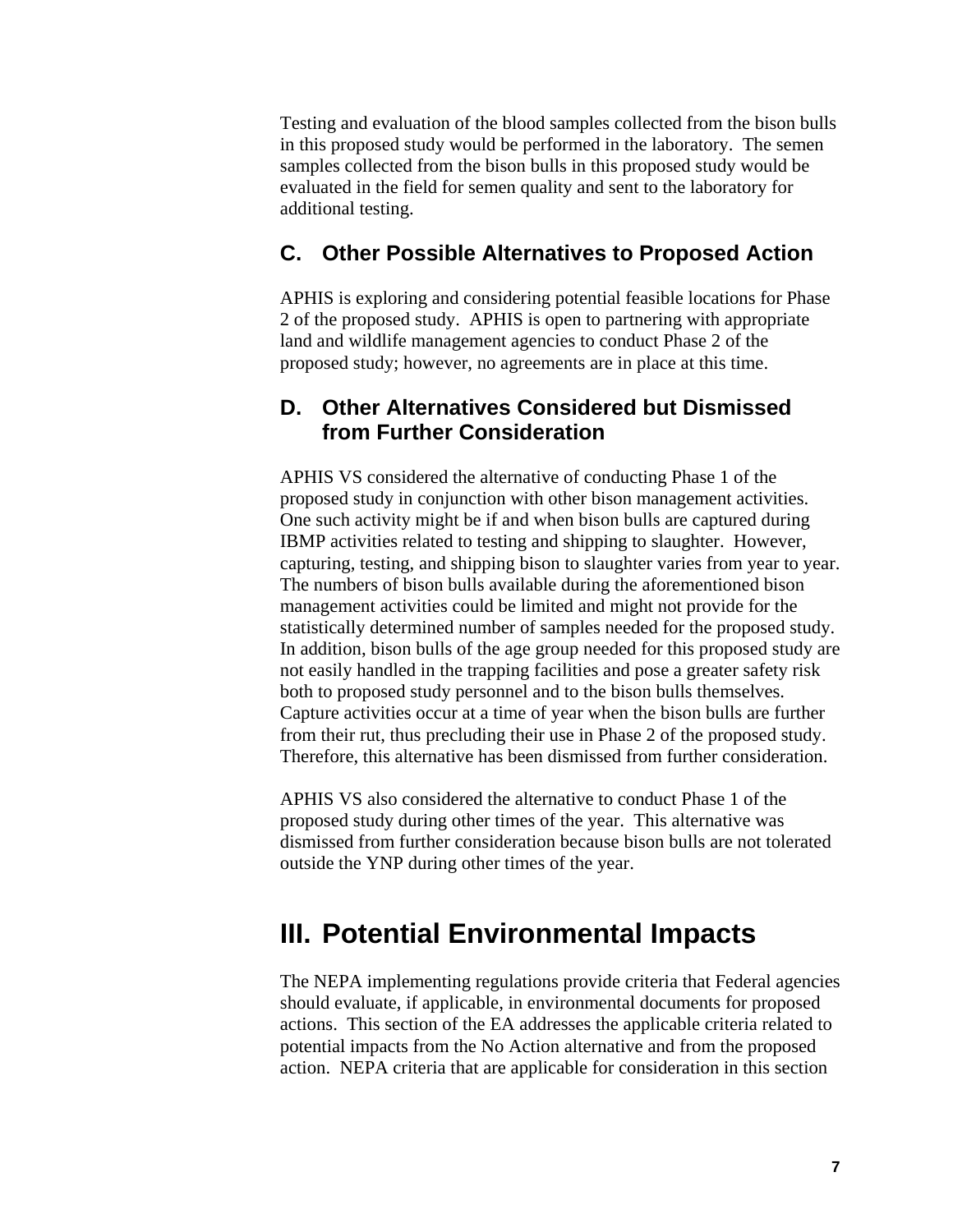of the document include animal impacts, human health and safety, and the physical environment.

## **A. No Action**

Without the proposed action, efforts to gather scientific information to better understand the potential risk for disease transmission by brucellosisinfected bison bulls in the GYA would be hindered. The opportunity to further evaluate the merits of adaptive management strategies which currently limit bison habitat in order to mitigate the risk of disease transmission to cattle would be lost, as would be the consideration of expanding bison habitat. Without the proposed action to assist in developing strategies to effectively control and eliminate brucellosis, the disease may continue to spread within the wild, free-ranging bison population in the GYA.

## **B. Proposed Action**

Brucellosis is a serious disease of livestock and wildlife that has significant animal health, public health, and international trade consequences. Brucellosis is a contagious disease, caused by bacteria of the genus *Brucella*, which affects both animals and humans. *Brucella abortus* mainly affects cattle, bison, and swine; however, other species of animals and humans are susceptible as well. In cattle and bison, the disease localizes in the lymph nodes and in the reproductive organs and/or the udder, causing spontaneous abortions in dams or birth of weak offspring, as well as systemic effects in both males and females. Infertility, decreased milk production, weight loss, and lameness may also be associated with brucellosis infection. There is no effective means of treating brucellosis in livestock and wildlife. In humans, brucellosis, often called undulant fever, causes generalized musculoskeletal malaise, flu-like symptoms, and pain and fatigue. The symptoms can last for years and may develop into a variety of chronic conditions. Humans can be treated for brucellosis with a rigorous course of antibiotic therapy.

#### **1. Animal Impacts**

#### **a. Bison Bulls**

The proposed study involves temporarily immobilizing and restraining bison bulls. The objective for the immobilization and handling of the individual bison is to collect semen and blood samples to determine the brucellosis status of the animal and to evaluate the possible shedding of *B. abortus* in the semen of infected bulls. This information will be used to consider expansion of bison habitat outside the YNP and to assess the potential for venereal transmission of brucellosis by bison bulls.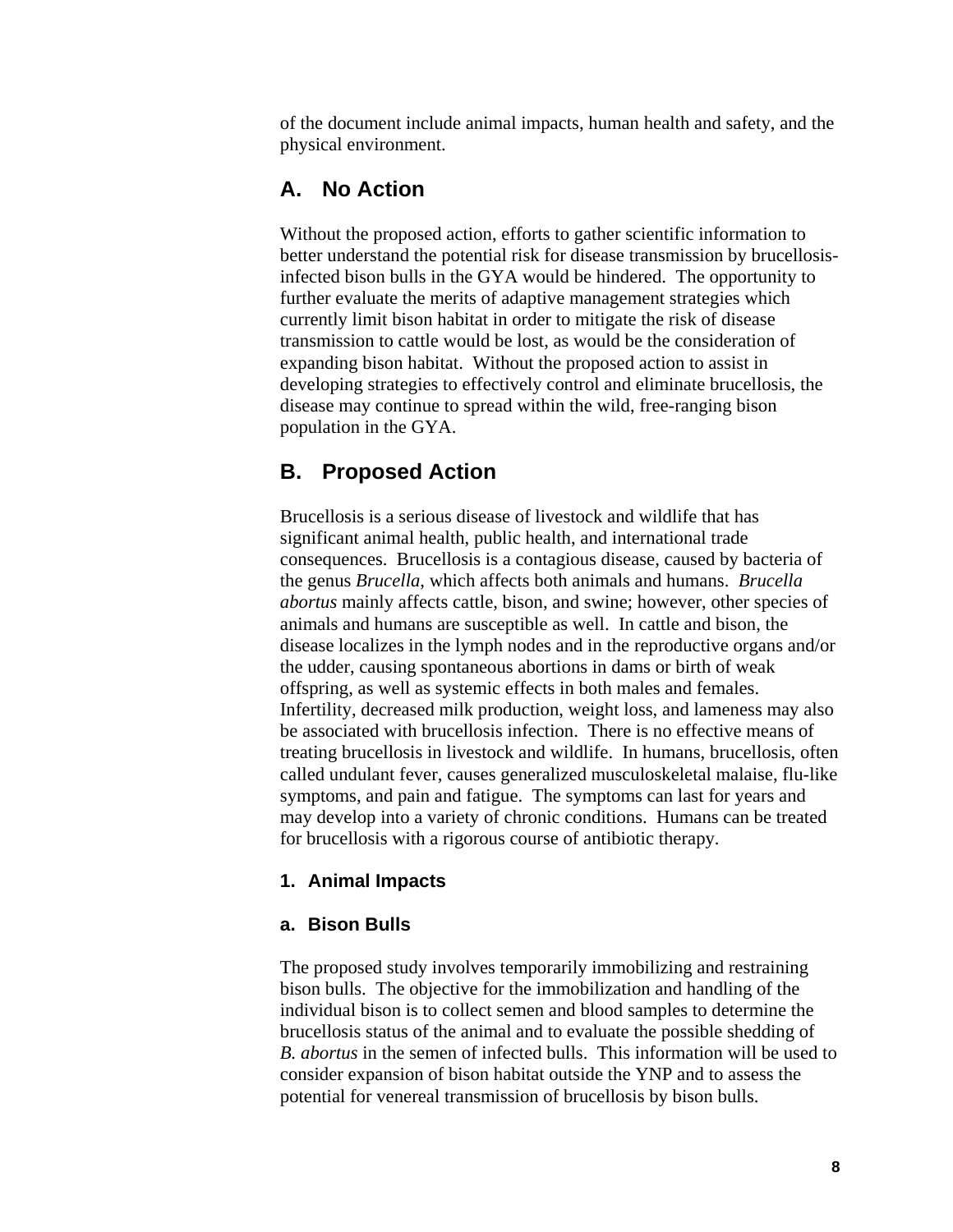Ensuring humane handling and treatment of the bison bulls during the proposed study activities is a priority. The activities would be conducted as quickly and efficiently as possible and in a manner that would prevent undue stress, trauma, injury, or any unnecessary discomfort to the animal. Bison bulls would be immobilized only at locations that are safe for the bison and the proposed study personnel. Veterinary oversight for animal care and handling, immobilization, and sample collection would be provided during the proposed study activities. Wildlife biologists trained and experienced in the capture and handling of bison would also be participating in the proposed study activities.

The bison bulls would be temporarily immobilized via darting from the ground, using the standard administration protocol of FDA-approved anesthetic and analgesic drugs conventionally used in wildlife management activities. Blood samples would be collected via venipuncture technique, and semen samples would be obtained using established standard bull semen collection techniques. Once the proposed study samples were collected, the chemical immobilization drug would be reversed, allowing each animal to recover within minutes of administration.

Given the analgesic nature of the chemical immobilization compounds, it is anticipated that the bison bulls would not experience negative impacts during the collection of study samples. It is expected that they would be immobilized and restrained for no more than 20 minutes. Their vital signs would be monitored throughout the sampling procedures and initial recovery phase. Every precaution would be taken to prevent immobilization and handling-related trauma, injuries, or death to the bison. The standard chemical immobilization protocol that would be used in this proposed study does not have long-term physical or physiological effects. The bison bulls would be observed for as long as they are visible after recovery. No harmful or negative impacts to the bison bulls are expected due to the proposed action.

#### **b. Non-Target Species**

Some non-target species may be temporarily impacted while activities associated with this proposed study are occurring. However, the proposed study activities would occur for brief periods of time only on days when bison bulls are present in the proposed study area. The temporary impacts that might occur to non-target species during the proposed study activities are the same in nature as temporary impacts associated with IBMP activities and were analyzed in the "Bison Management Plan Environmental Imapct Statement" (BMP EIS) (USDOI and USDA, 2000). These types of activities were determined to be not likely to adversely affect non-target species.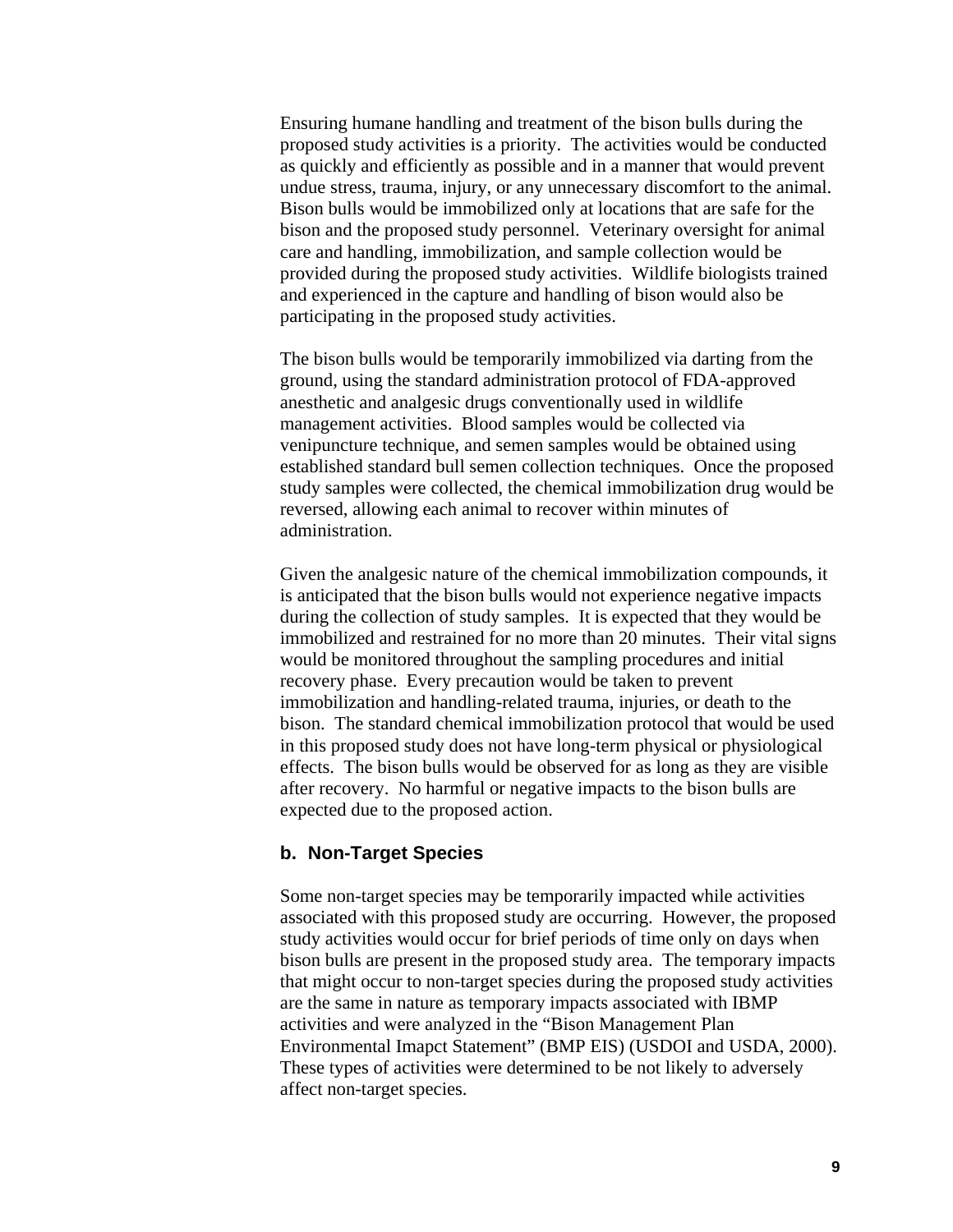Immobilized bison bulls would be monitored as they return to their environment. If circumstances should indicate the need to euthanize a bison bull that has been chemically immobilized as part of the proposed study activities, the carcass would be removed and incinerated or buried in a secure landfill. Therefore, chemical immobilization of bison bulls is not likely to adversely affect non-target species, including predators and scavengers.

#### **2. Human Health and Safety**

#### **a. The General Public**

Brucellosis is a zoonotic disease that can infect people, causing undulant fever. Symptoms include intermittent fever, chills, night sweats, body and joint pain, poor appetite, and weakness. The general public would be at no risk of contracting the disease from bison as a result of the study activities.

#### **b. Hunters**

Generally, hunting does not occur during the time of year that Phase 1 of the study is planned. However, U.S. treaties with some Native American groups allow hunting without restrictions for time of year and number of bison taken. Phase 1 study activities would be carried out in areas where Native American groups could hunt according to treaties. If hunting activities by these groups are still occurring during the study timeframe, APHIS would ensure communications with Native American group officials about the study activities on mature bison bulls. In addition, APHIS would fit the study bulls with eartags, identifying them as having been administered controlled substances. A 45-day withdrawal period is required after use of the drugs before the bison meat could be consumed. Should one of the study bison be harvested, the eartag would provide a telephone number for the hunter to call for information to determine when the animal was administered the drugs.

#### **c. Other Potential Land Users**

During the time and in the Zone 2 locations proposed for the study, USFS does not allow recreational activities on USFS land because of IBMP operational activities. Therefore, no change in impacts would occur to land use by recreationists during this time of year as a result of the study activities.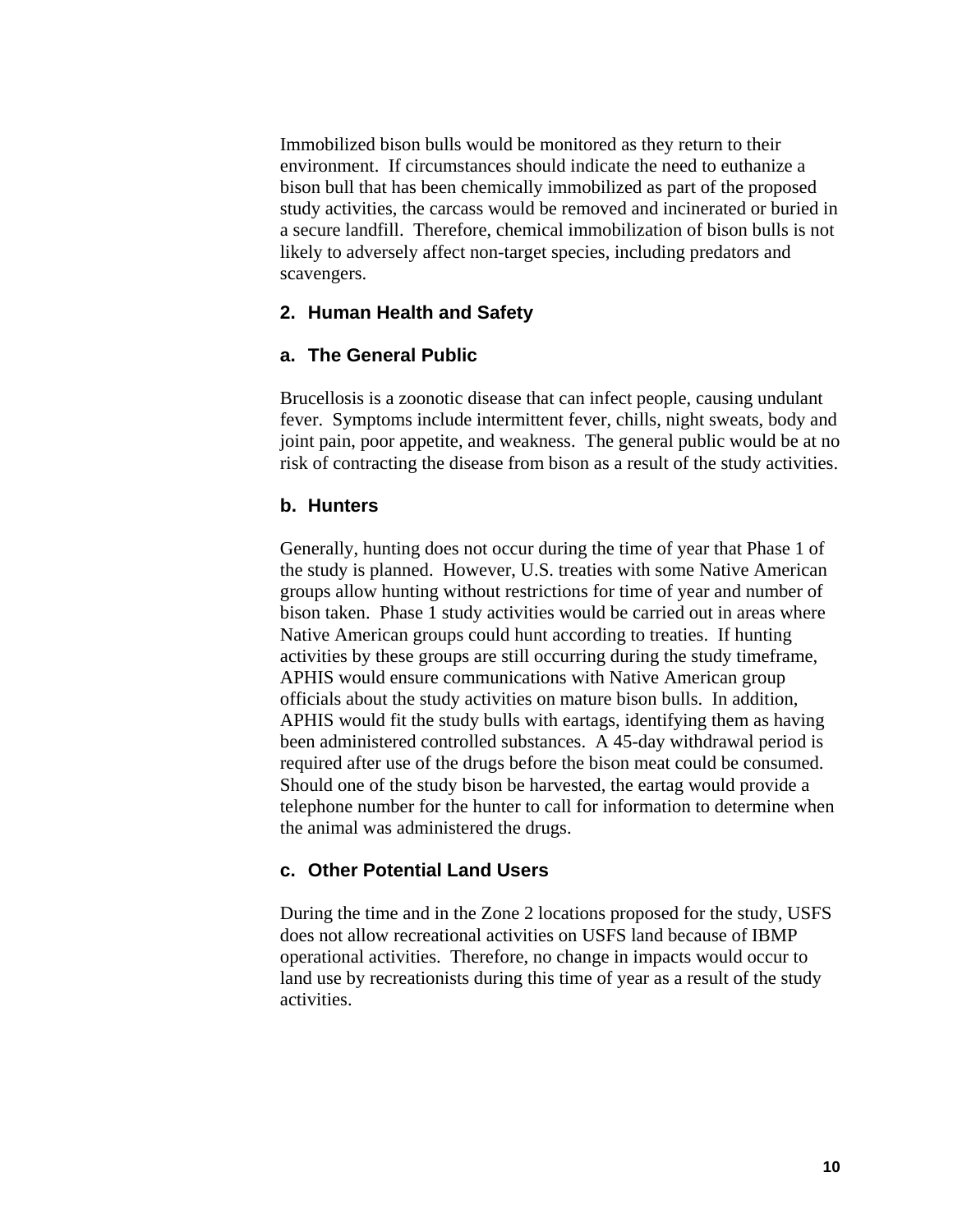#### **d. Worker Safety/Occupational Safety**

The study team would follow a protocol that includes operational safety considerations for ensuring the health and safety of the team members. At least one cell phone would be available for all communications outside of the team. Study personnel would notify USFS authorities in advance of any planned bison capture and immobilization activities.

Bison would be captured in locations that are safe for both bison and the study team members. One person on the team would be responsible for monitoring other nearby bison to alert the team of any dangerous behavior. As grizzly bears are known to frequent the proposed study areas and could be active during Phase 1 of the study, the study team would be alert for bears in the area and would carry bear spray at all times.

As it is unknown as to whether the bison bulls may be infected with brucellosis, all personnel handling bison would wear protective gloves and take precautions to prevent direct contact with fluid samples drawn. The study team would also carry disinfectant to thoroughly clean/wash if needed.

Personnel who would be involved in the study activities have a variety of expertise and experience needed to carry out the study activities, including wildlife chemical immobilization using darting technique, proficiency in darting, veterinary care, animal restraint, tagging and marking animals, sample collection, and bison bull reproductive evaluation.

In the event of human exposure to the immobilization drugs, syringes with appropriate levels of a reversal drug would be drawn up and available. Drugs used for the study would be stored in a safe or lockable device in transit and reversal drugs would be available during the study activities in the field. First aid kits would be available at all times.

#### **3. Vegetation and Physical Environment**

This section of the EA considers the potential impacts on components of the physical environment, specifically vegetation, soil, and water.

#### **a. Vegetation and Soil**

The time of year the study activities would occur is the early to mid-spring season when snow cover is possible. Activities under the proposed study that could impact vegetation and soil include physical access to USFS land. Other study activities, such as darting and drawing fluid samples, are not likely to impact the physical environment.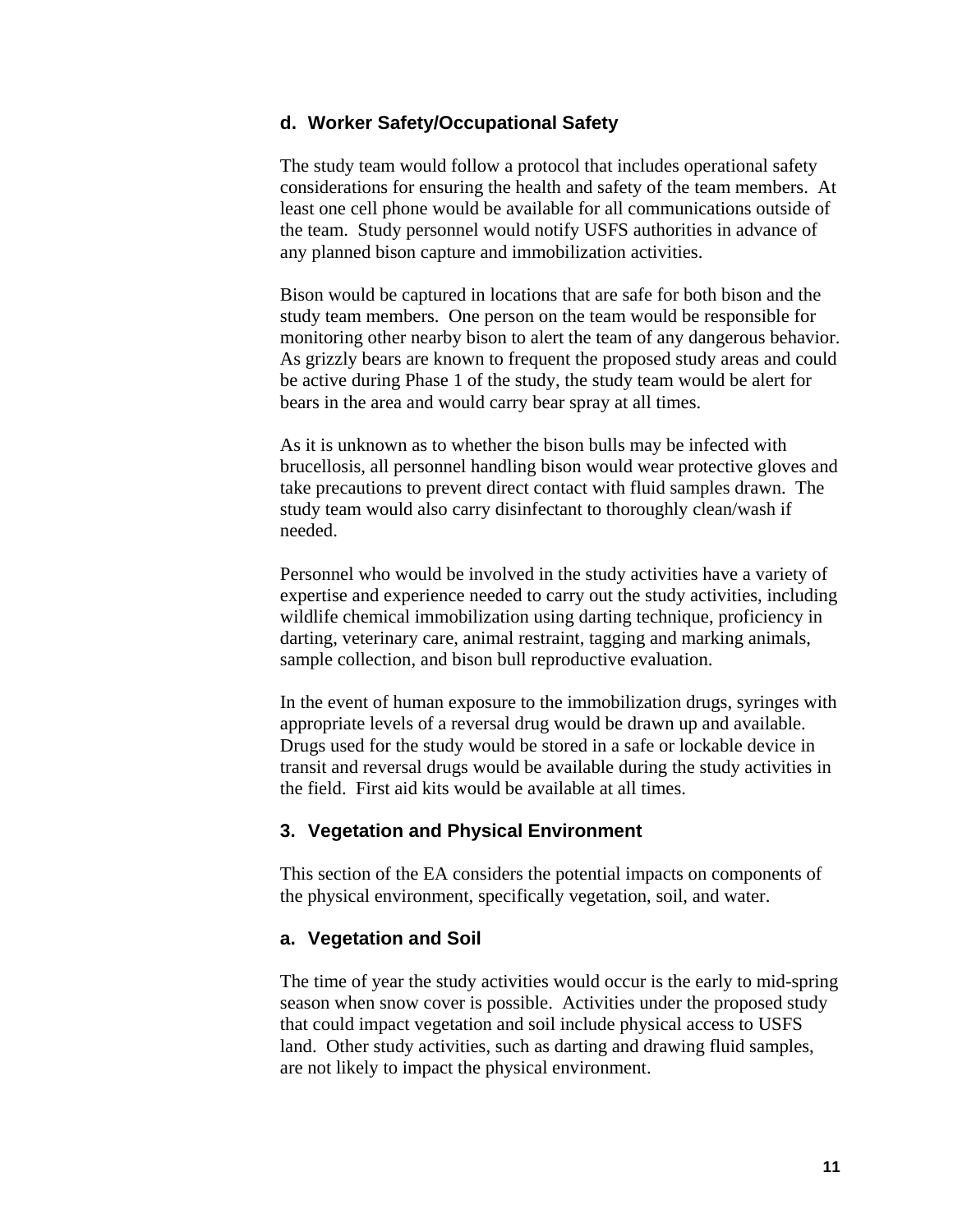APHIS, VS would be accessing USFS land in compliance with Gallatin National Forest Travel Plans for access. A combination of snow machines, horses, vehicles and travel by foot would be used to access Zone 2, as allowed according to the Travel Plans. In following the Travel Plans, minimal disturbance to vegetation and soil on the ground surface would occur from land access.

The use of darts to temporarily immobilize the bison bulls is not likely to result in impacts to ground cover, vegetation, or soil. Although it is possible that a dart might not complete intramuscular penetration of the bull or could miss the intended target, the study personnel doing the darting would be sufficiently knowledgeable to handle the situation. If a dart were to miss the intended target, study team members would make every effort to recover the dart. Darts would be made to be easily identifiable. In the event a lost dart is not recovered, the study team would document this occurrence and notify USFS with information relative to the occurrence.

One scenario considered is the dart imploding upon impact on the bison bull and, for some reason, not successfully penetrating the animal and then falling onto the ground. Under this scenario, the anesthesia mixture (10 milligrams) would adsorb quickly into the snow (and then be diluted) or into the soil (and then be adsorbed). Since the amount of the drug would be minute and would not be available for ingestion by wildlife (because of being diluted into the snow and/or adsorbing into the soil), there would be negligible impact on the environment.

#### **b. Water**

Bison would be captured in locations that are safe for both bison and staff. Unsafe locations may include waterways, roads or other obstacles that interfere with the immobilization of bison. The study activities would not directly impact water because they would be carried out on ground surface away from water resources. The types of activities involved would have minimal, if any, impact to nearby water resources.

#### **c. Recreational and Cultural Land Uses**

#### **(1) Recreational Land Use**

During the timeframe and location for the proposed study activities, recreational activities are restricted because of IBMP operational activities that occur in Zone 2 at that time of year. Therefore, no change would occur to land use by recreationists during this time of year as a result of the study activities. Prior to carrying out the study activities, APHIS, VS would communicate its intentions with USFS and public agencies that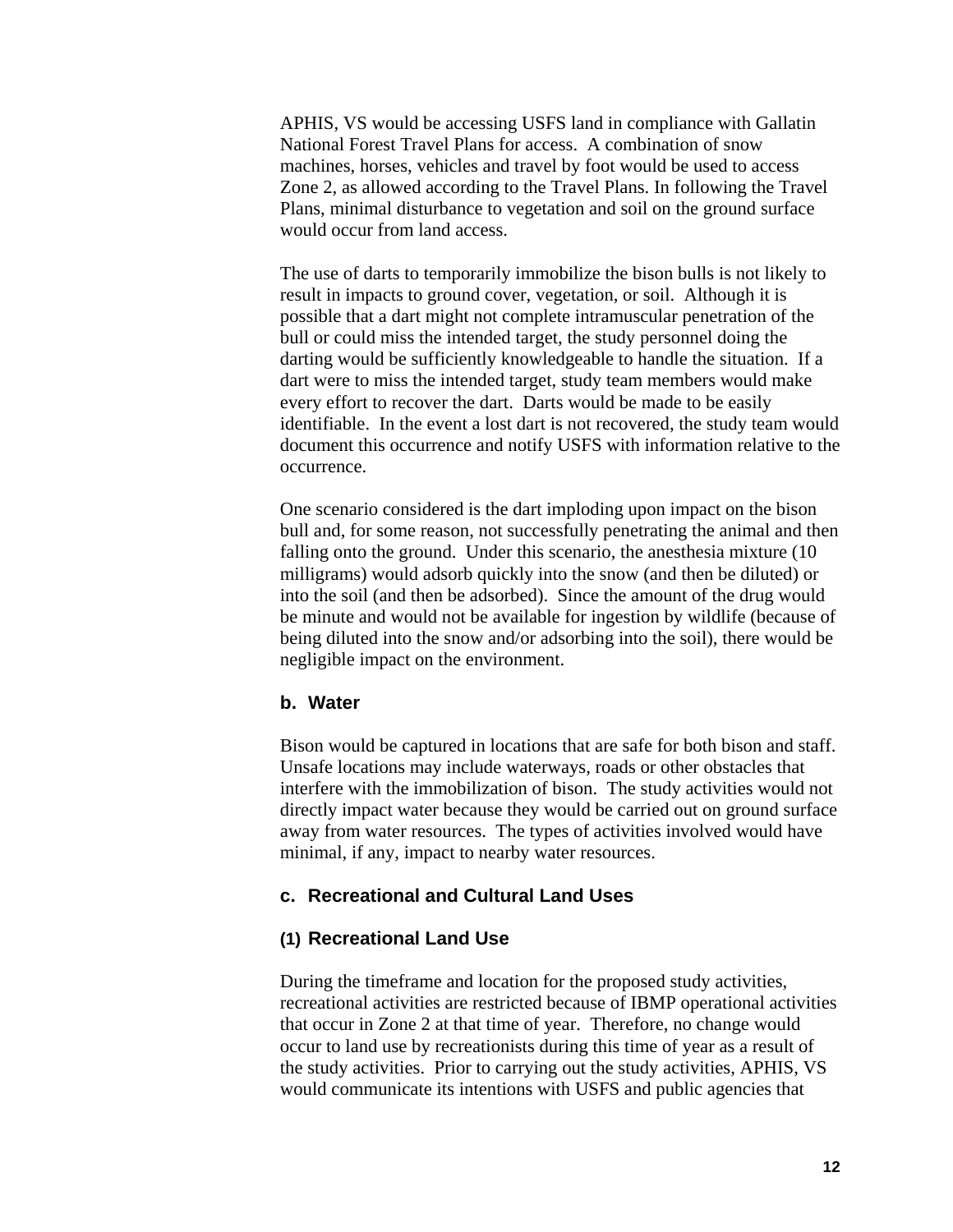carry out IBMP operational activities. APHIS would continue to communicate with these public agencies during the study timeframe in order to ensure that the study activities do not conflict with or impede IBMP activities.

#### **(2) Native American Hunting Rights**

Three Native American groups (the Nez Perce Tribe, the Confederated Salish and Kootenai Tribes, and the Shoshone-Bannock Tribes) have reserved hunting rights in the public lands designated as Zone 2 in the IBMP. These USFS lands are termed "unoccupied lands of the United States" in the treaties with these Native American groups. The timing and study area of Phase 1 activities may coincide with the hunting activities of at least one of these tribes. If Native American hunters are still hunting in the study area at the time for Phase 1 study activities to begin, APHIS would brief the tribal hunting authorities about the APHIS study activities prior to starting them. The briefing would include information about the study protocol, the drugs that would be used for temporary immobilization, drug withdrawal times, and the marking of immobilized bison bulls.

# **IV. Other Environmental Review Requirements**

## **A. Endangered or Threatened Species**

Section 7 of the Endangered Species Act (ESA) and ESA's implementing regulations require Federal agencies to ensure that their actions are not likely to jeopardize the continued existence of endangered or threatened species or result in the destruction or adverse modification of critical habitat. Therefore, the following section discusses the effect of the proposed action and No Action alternatives on federally listed threatened and endangered species in Gallatin and Park Counties in Montana.

Three federally listed threatened species occur in Gallatin County: Ute ladies' tresses (*Spiranthes diluvialis*), grizzly bear (*Ursus arctos horribilis*), and Canada lynx (*Lynx canadensis*) and its designated critical habitat. Only the grizzly bear and the Canada lynx and its critical habitat occur in Park County. APHIS has determined that the proposed bison bull semen study would have no effect on these species or designated critical habitat for the following reasons:

In Montana, Ute ladies'-tresses are found in the Middle Rockies-Blue Mountains ecoregion (Fertig et al., 2005). The proposed study area does not occur in this ecoregion.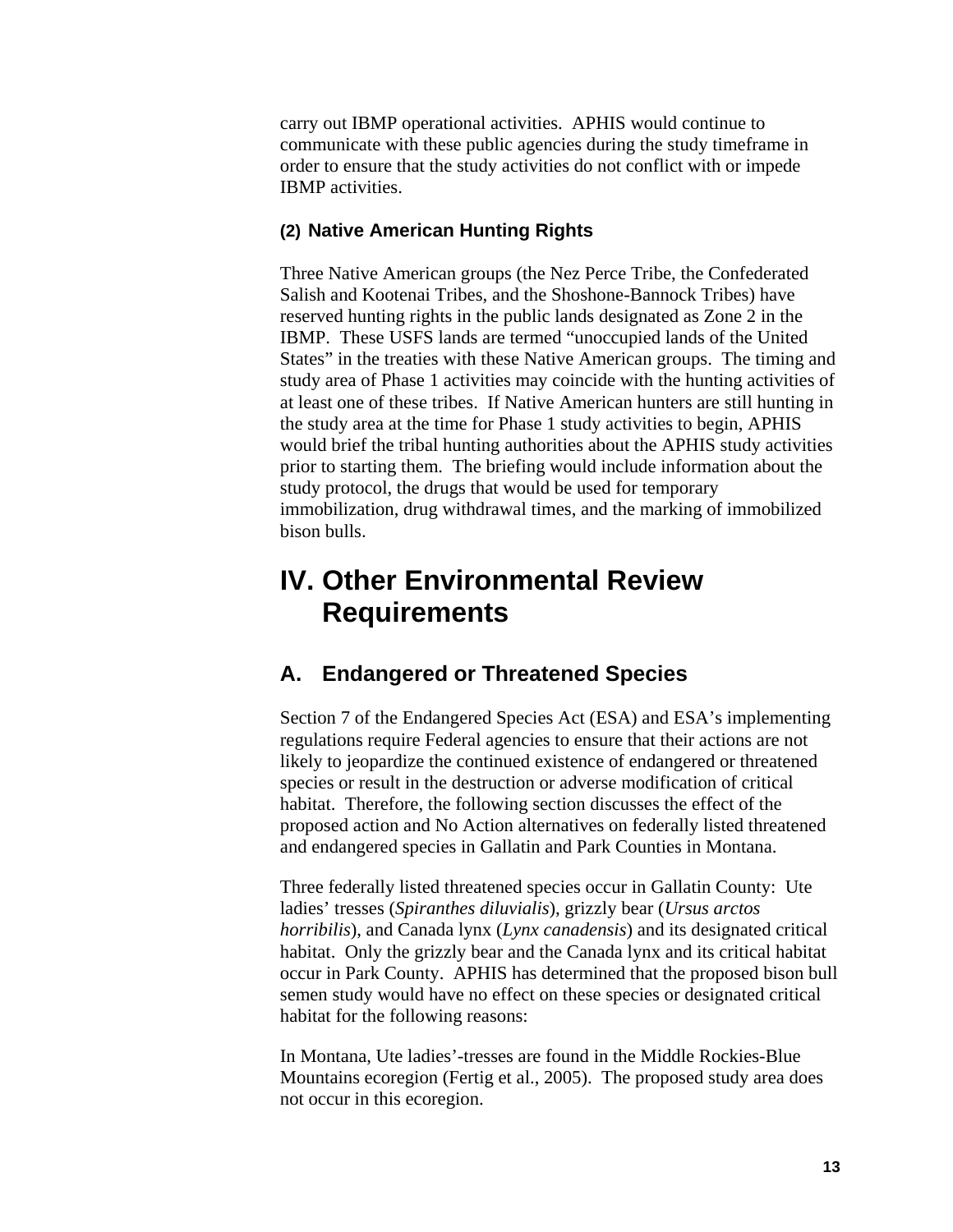Grizzly bears and Canada lynx may occur in the study area, but are unlikely to be found in the open rangeland area where capture and temporary immobilization of bison bulls would occur.

Primary constituent elements of Canada lynx critical habitat include boreal forest landscapes supporting a mosaic of differing successional forest stages and containing snowshoe hares, sites for denning, and other habitat that lynx may travel through to access boreal forest (USDOI, 2009). The temporary activities of capture and immobilization would have no effect on this habitat and would only occur in open rangeland that would be used to access preferred sites.

## **B. Bald Eagle and Golden Eagle Protection Act**

Although no longer a federally listed endangered or threatened species in most areas of the United States, including Montana, the bald eagle is protected by the Bald and Golden Eagle Protection Act and the Migratory Bird Treaty Act. Bald eagles are sensitive to human activities, such as recreational activities and resource and urban development. Although bald eagles are sensitive to human activities, they do appear to acclimate to some activities occurring at predictable frequencies, intensities, and time limits. In Montana and Wyoming, nest building starts in January and fledging of young ends in July. Early in the season with nest building and egg laying, they are most sensitive to human activity. Depending on the type of activity, U.S. Fish and Wildlife Service (FWS) guidelines recommend buffers for different activities. The buffers generally suggested for eagles include a 330-foot buffer from nests during the breeding season from any activities. There have historically been bald eagle nests in Zone 2 areas. Prior to initiating sample collections APHIS would confer with USFS to ensure that study activities do not interfere with bald eagles in proposed study areas.

### **C. Historic and Cultural Resources**

The activities described as the proposed action in this EA are within the range of activities that were considered in the BMP, the IBMP supporting analysis. The proposed action is a research study that is associated with adaptive management actions under the IBMP. The types of activities associated with the study would not affect historic sites. Because the proposed action would occur on USFS lands, APHIS confirmed with USFS that the proposed action presents no concerns and no effects to historic and cultural resources.

The BMP EIS addresses the importance of bison, including their importance to the cultural landscapes and visual resources of the GYA.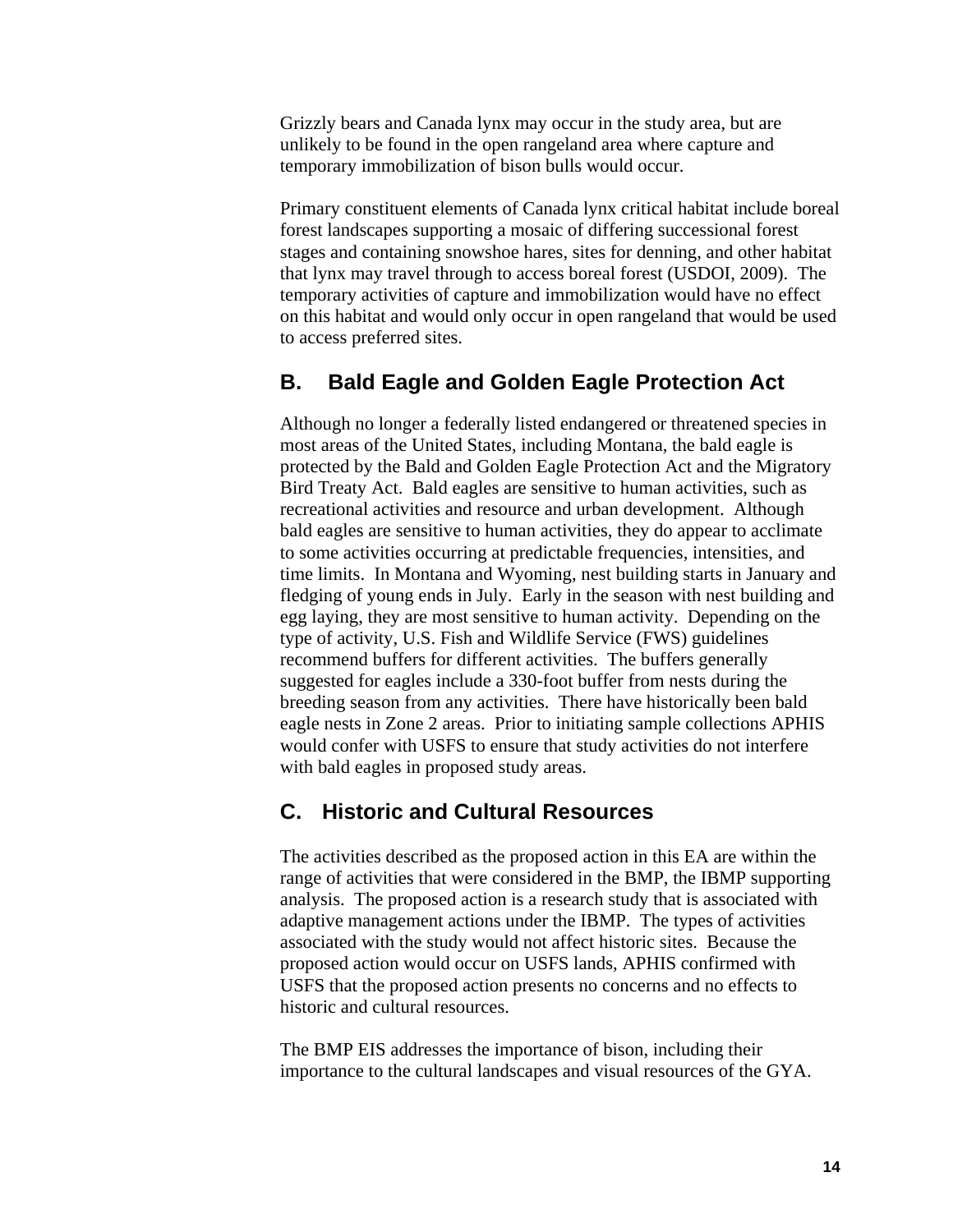Bison are a cultural resource to many, including Native American tribes, GYA residents, the American viewing public, and public agencies.

During bison management activities carried out by public agencies in accordance with the BMP EIS, bison may be marked using a variety of techniques, including ear tags, paper backtags, paint, peroxide, hair dye stripes, and clipped hair. Marking techniques vary by public agency, the purpose, and location. Markings during bison management activities serve a purpose, e.g., to prevent testing a bison multiple times or to indicate that a bison has tested negative for the *Brucella* organism. Some marking techniques are visible from 100 yards or farther. Some markings are temporary, such as those made with paint, and their duration can depend on the weather conditions. Temporary markings are often visible until the bison shed their winter fur in the spring. Although tags used to identify bison during management activities are visually intrusive, they are necessary to minimize the need to capture and handle the bison more than once to determine its brucellosis status. The BMP EIS addresses marking and other bison identification techniques as actions that alter the historic image of the bison and that would have a temporary, moderate impact on the historic landscapes of the GYA. The use of a non-permanent visual marker and an ear tag during the proposed study activities would impact bison in the same way.

Some activities associated with the proposed study, such as identifying a bison with an ear tag and a non-permanent visual marker, are important for the study but would impact the bison in an aesthetic manner. Using markers on bison bulls from the proposed study also serves the purpose of identifying the bison for potential hunters, such as Native Americans who have treaty rights to hunt during the study time period, who might otherwise harvest and consume meat from a darted bison. Although these actions are not physically harmful to the bison, they may be temporarily visually unappealing to the public.

## **V. Cumulative Impacts**

This EA examines the activities associated with a proposed study to assess the shedding and potential for venereal transmission of *B. abortus* by bison bulls in the GYA. Activities associated with the proposed study are not expected to result in adverse cumulative effects.

Since Phase 1 of the proposed study would occur during the same time of year as other IBMP activities, there could be a temporary secondary impact to these activities. However, the study group and IBMP partners would be communicating with one another throughout this time regarding on-going activities. Spatial separation would be maintained should any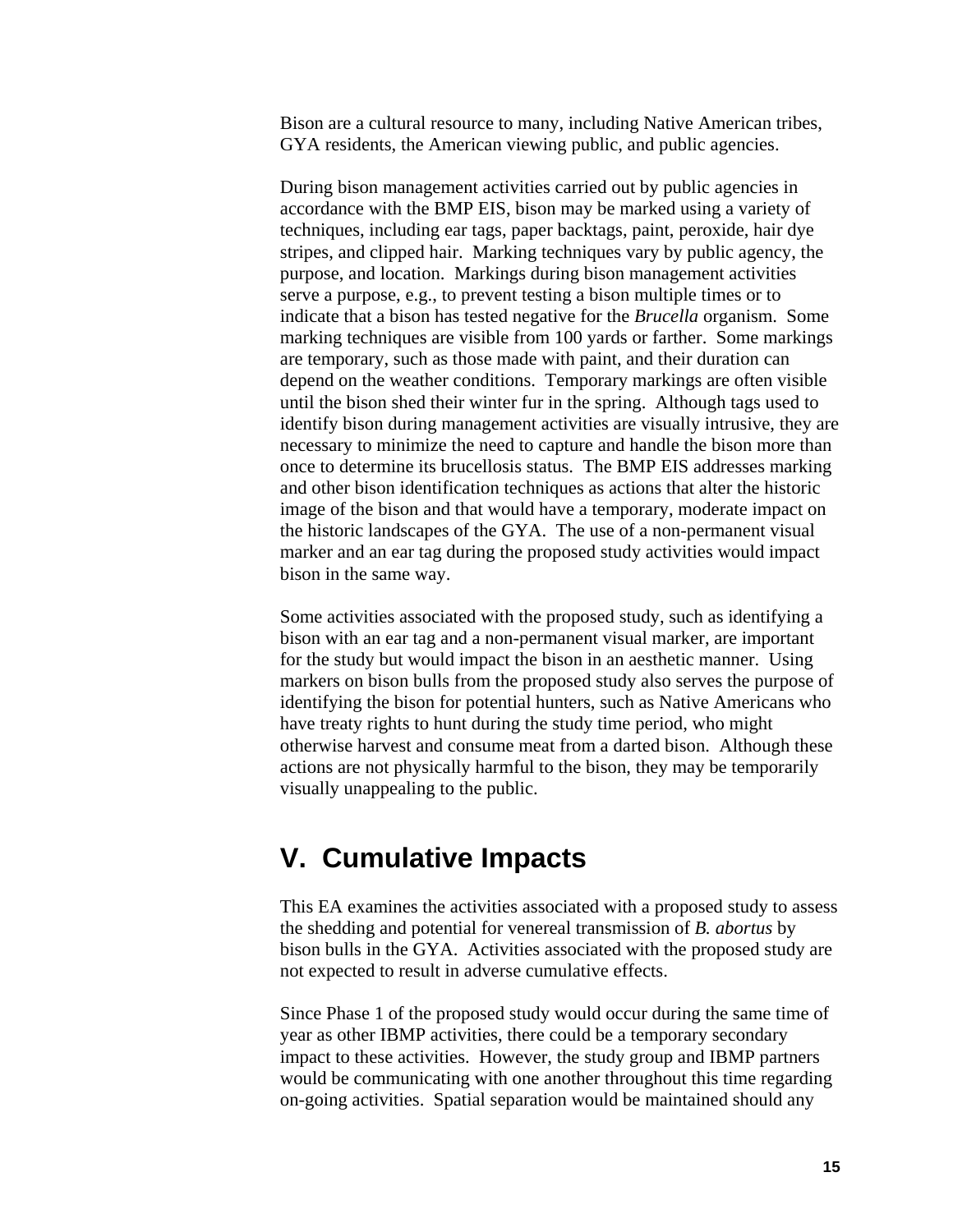proposed study and IBMP activities occur simultaneously. In addition, based on previous field studies of bison involving immobilization, it is anticipated that bison bulls may become sensitive to capture disturbance and wary of the proposed study activities, thus avoiding these areas. However, the study is of short duration; therefore, if this impact occurs, it should also be short-lived.

One of the goals of the IBMP is to manage temporal and spatial separation of bison and cattle to mitigate potential transmission of brucellosis. Currently, this is accomplished through hazing, capture, test and slaughter of sero-positive animals and vaccination of sero-negative animals, and a limited hunt in Montana. The proposed study may provide important information that would allow for re-evaluation and re-consideration of some of the current IBMP activities. This may result in impacts to future decision-making regarding protocols for bison habitat management, bison vaccination strategies, and the bison hunt activities. IBMP activities that could be impacted include strategies to maintain appropriate bison population and distribution should bison habitat be expanded.

## **VI. Agencies or Persons Contacted**

U.S. Forest Service, Gallatin National Forest

Montana Fish, Wildlife and Parks

USDA, Animal and Plant Health Inspection Service, Veterinary Services

USDA, Animal and Plant Health Inspection Service, Policy and Program Development, Environmental and Risk Analysis Services

## **VII. References**

Cheville, N.F., McCullough, D.R., and Paulson, L.R., 1998. Brucellosis in the Greater Yellowstone Area. National Research Council. National Academy Press. Washington, D.C. 186pp.

Fertig, W., Black, R., and Wolken, P., 2005. Range wide status review of Ute ladies'-tresses (*Spiranthes diluvialis*). Prepared for the U.S. Fish and Wildlife Service and Central Utah Water Conservancy District. 30 September 2005. 101 pp.

Meyer, M.E., and Meagher, M., 1995. Brucellosis in free-ranging bison (Bison bison) in Yellowstone, Grand Teton, and Wood Buffalo National